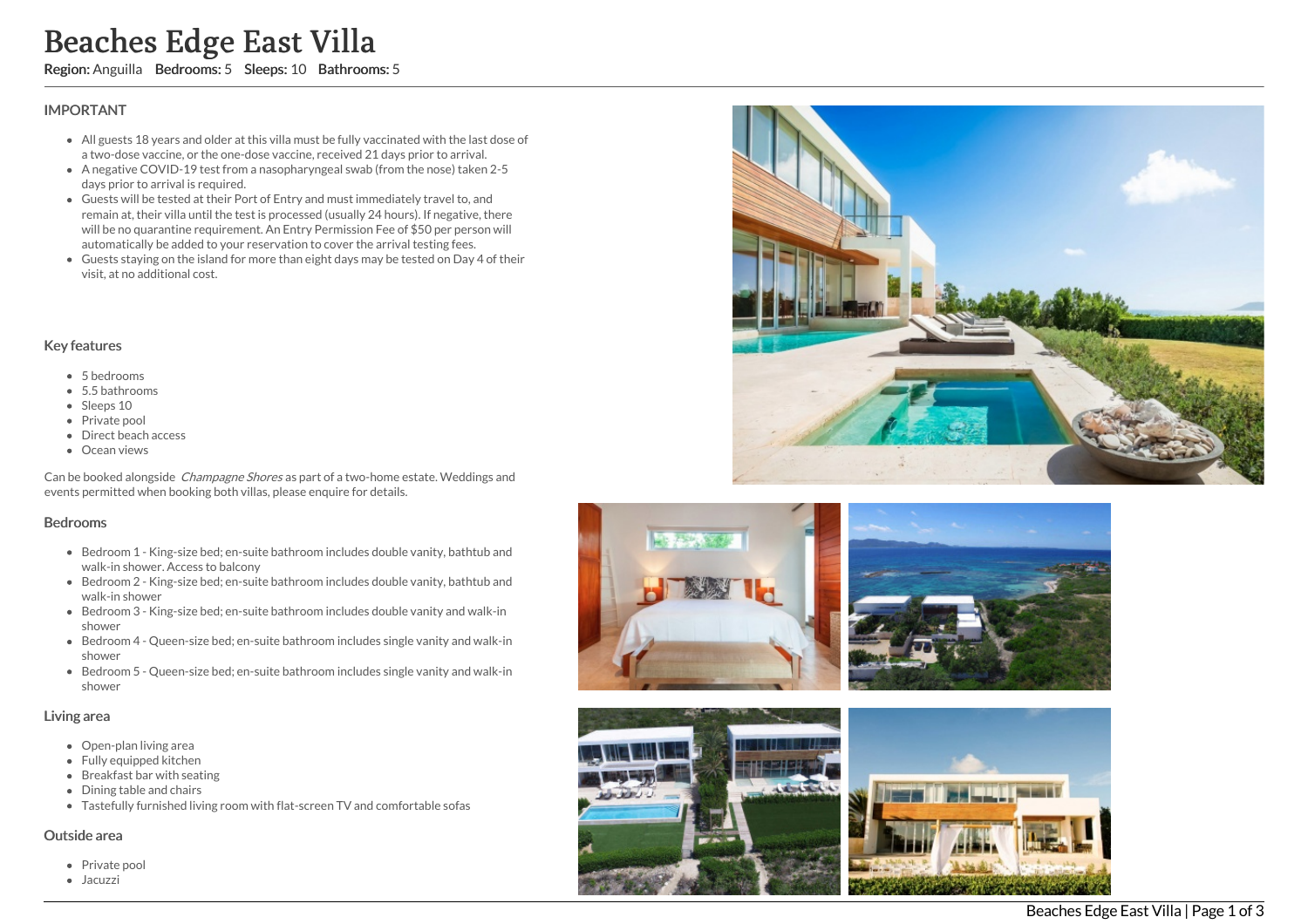- Covered verandah with alfresco dining area
- Sunloungers
- Landscaped gardens
- $\bullet$  BBQ grill

### Home entertainment

• Flat-screen TVs in living area

## General

- Air conditioning in bedrooms
- Complimentary wifi
- $\bullet$  Bedding and towels included
- Private parking
- Beach and pool towels provided
- Iron and ironing board
- Washer and dryer
- Safe in all bedrooms

## **Staff**

- 24 hour concierge
- Housekeeper
- Chef service (upon request at additional cost)
- Butler service (upon request at additional cost)

## Extras

- Airport transfers available
- Daily maid service included